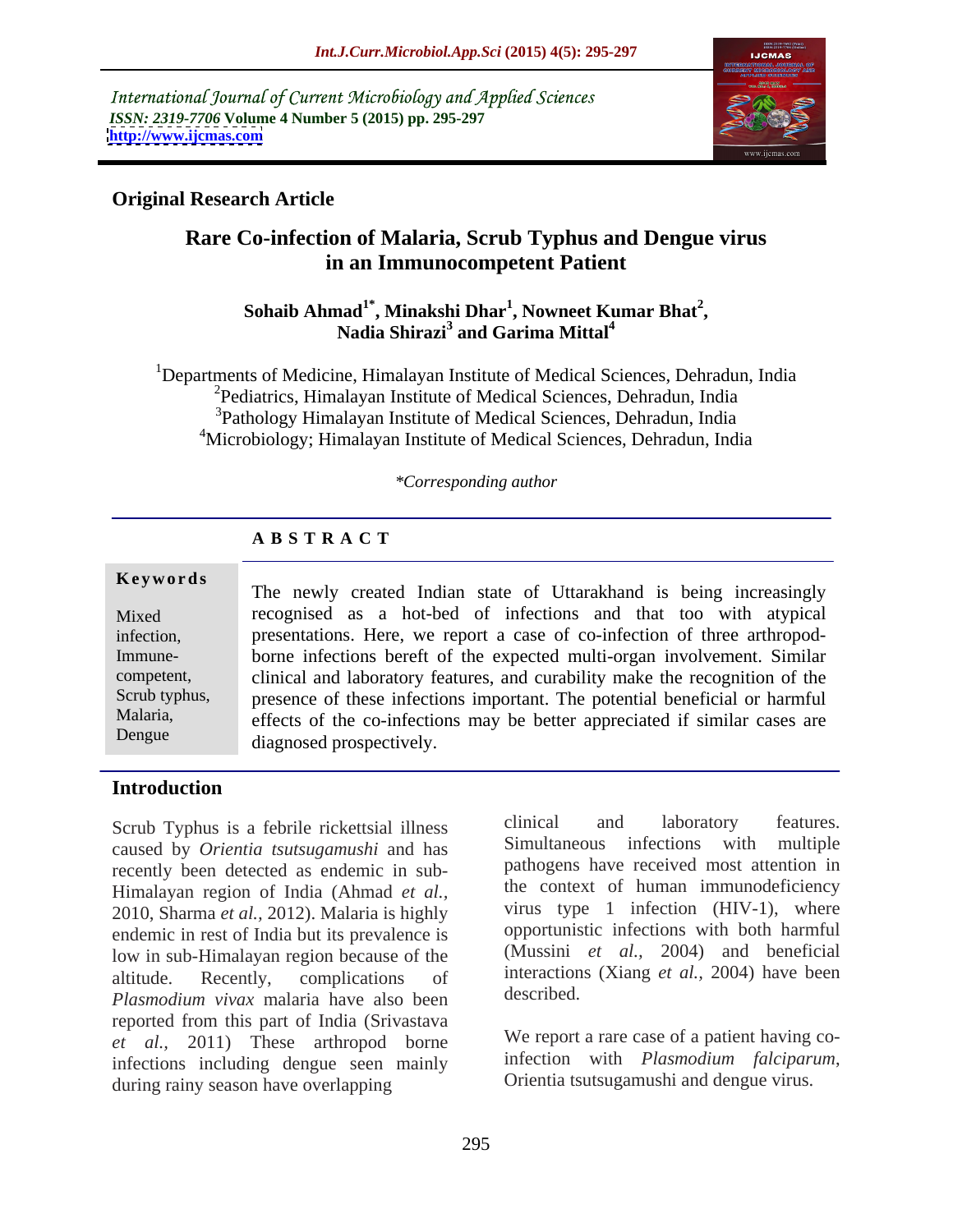A 35 year old male presented with fever of 8 days duration, associated with chills and rigors and malaise. He had not suffered from any infection in the past. On examination, he was pale, febrile and had splenomegaly; rest of the examination was unremarkable. His haemoglobin was 9.82 gm/dl, total leucocyte count was 5050/cu.mm while the platelet counts were 94,600/cu.mm. *Plasmodium falciparum* was detected in the peripheral blood smear as well as on rapid malaria LDH card test. The liver and kidney not typically seen in malaria, and functions were within normal limits. His anti-magnetic mereponsiveness to the anti-malarials peripheral blood smear became free of the plasmodium 3 days later after he received a lumefantrine. However, the fever persisted frequency. Also, platelet counts declined<br>progressively to 30,000/cumm.

Serological testing for other possible dengue (NS1 and IgM) and for scrub typhus (IgM). He received doxycycline; clinical and within 48 hours following which he was discharged. Also, the rapid malaria test became negative after 1 month of follow-up References suggesting complete cure.

The present case was atypical because triple infection occurred in an immune-competent typhus: A common Rickettsial person without organ dysfunction. Malaria disease in an uncommon and dengue virus co-infection has already geographical region. Trop. Doct., been reported from the same centre.  $\frac{1}{40:188-190.}$ (Singhsilarak *et al.,* 2006) It might be contested that antibodies from previous exposures of scrub typhus, rather than from maintenance therapy for an acute infection, was responsible for positive test results. Also, testing was done on a single, acute specimen rather than on a matrice over the antipaired samples. However, the detection in and treatment of other patients during the same time interval and response to

**Case report** doxycycline within 48 hours supports our diagnosis. The contract of the contract of the contract of the contract of the contract of the contract of the contract of the contract of the contract of the contract of the contract of the contract of the contract of the

combination of arthemether and serious and life-threatening implications for for two days albeit at a lower intensity and<br>treatment of malaria, such as doxycycline, progressively to 30,000/cumm.<br>
murine typhus and leptospirosis. Though the infections demonstrated positivity for with fever (Singhsilarak *et al.,* 2006) and in haematological improvement occurred has been published from India to the best of Whether malaria induces antibodies that cross-react with scrub typhus is unknown. Cross reactivity, infection with the as yet unrecognised viruses and other micro organisms and evolution of newer species and serotypes of the already recognised organisms due to ecological changes, may be responsible for the atypical presentations being frequently reported from this region. Presence of clinical and laboratory features, not typically seen in malaria, and unresponsiveness to the anti-malarials should prompt investigations for other coinfections which if left untreated may have the patients. Some compounds used in the also have activity against scrub typhus, presence of co-infection of scrub typhus and malaria has been reported in Thai patients a single case from Shimla (Sharma *et al.,* 2012), no case with triple infection has ever our knowledge.

### **References**

- Ahmad, S., Srivastava, S., Verma, S.K., Shirazi, N., Puri, P. 2010. Scrub typhus: A common Rickettsial disease in an uncommon geographical region. *Trop. Doct.,*<br>40:188–190.
- Mussini, C., Pezzotti, P., Miro, J.M., *et al.* 2004. Discontinuation of maintenance therapy for cryptococcal meningitis in patients with AIDS treated with highly active antiretroviral therapy: an international observational study. *Clin. Infect. Dis.,* 38: 565-71.